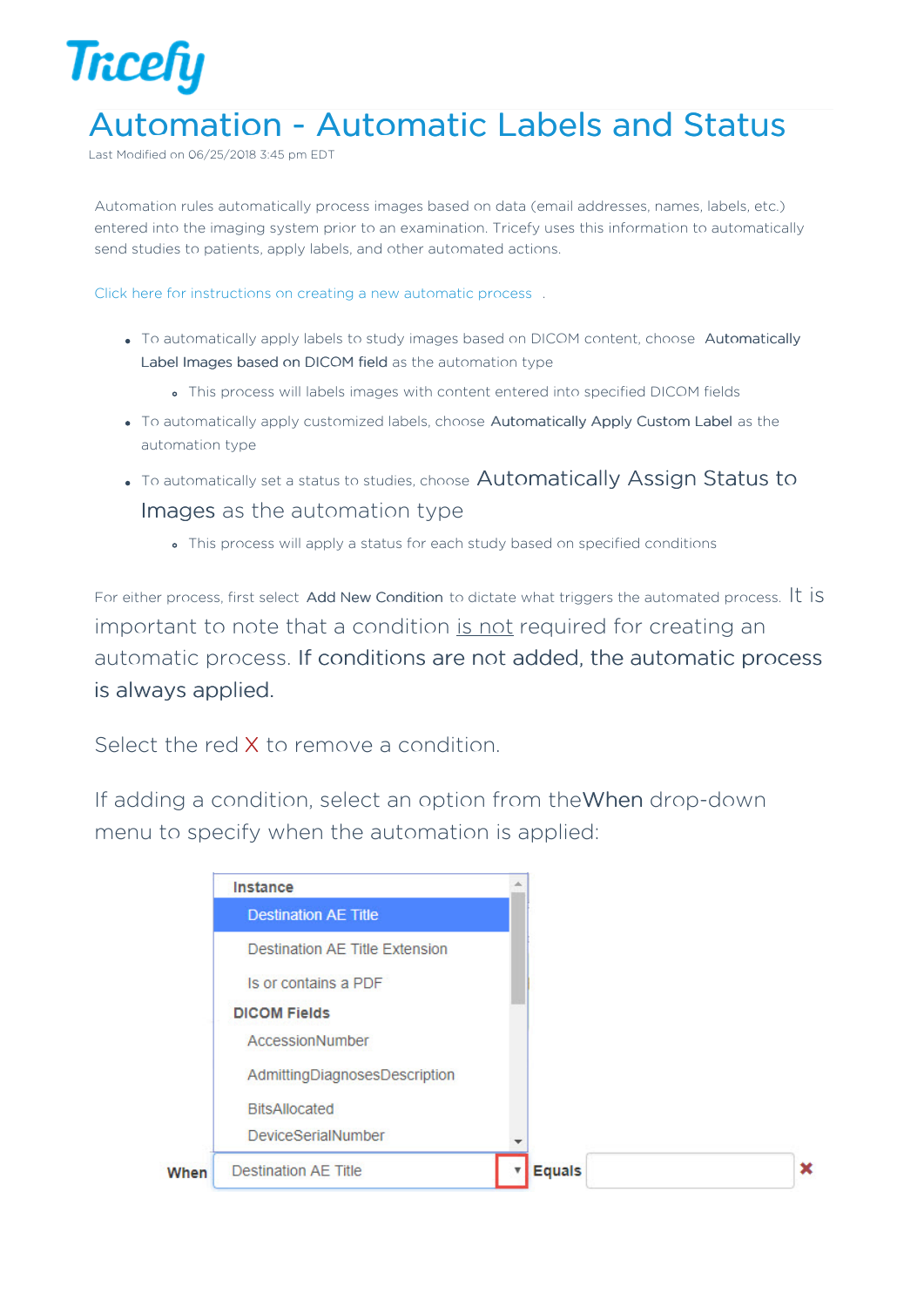

- Choosing an option under Instance runs will automatically run this process for the following instances:
	- Destination AE Title or Extension will run the process each time a specific imaging system is used
		- We created two stores when configuring the ultrasound system
			- These stores are typically named "archive" and "patient" refer to your DICOM settings
		- **Enter the name of the store into the Equals text box**
	- Is or contains a PDF will automatically run the process each time the study contains a PDF document
		- Leave the Equals text box empty
- Choosing an option under DICOM Fields will run the process when specific information is entered into that DICOM field
	- Type the information that needs to be entered into the Equals text box
		- For example, to apply a specific label or status to exams only performed by Dr. Julie, choose Operators Name as the DICOM field and type Dr. Julie into the text box. Each time Dr. Julie is entered into the Operators Name field of the imaging machine, the label or status is applied.

## Automatic Labeling Based on DICOM

To apply labels to images based on information entered into the imaging system at the time of the exam, select Add New DICOM Field to specify which DICOM field contains the label. Multiple DICOM fields can be added to apply multiple labels. To apply different labels in different situations, create multiple processes, with different conditions, for each situation.



Next, type the name of the DICOM Field into the text box:

| This DICOM field contains labels, separated by commas or semi-colons, which will be imported into the system. |  |  |  |  |  |
|---------------------------------------------------------------------------------------------------------------|--|--|--|--|--|

The system populates possible options based on what is entered into a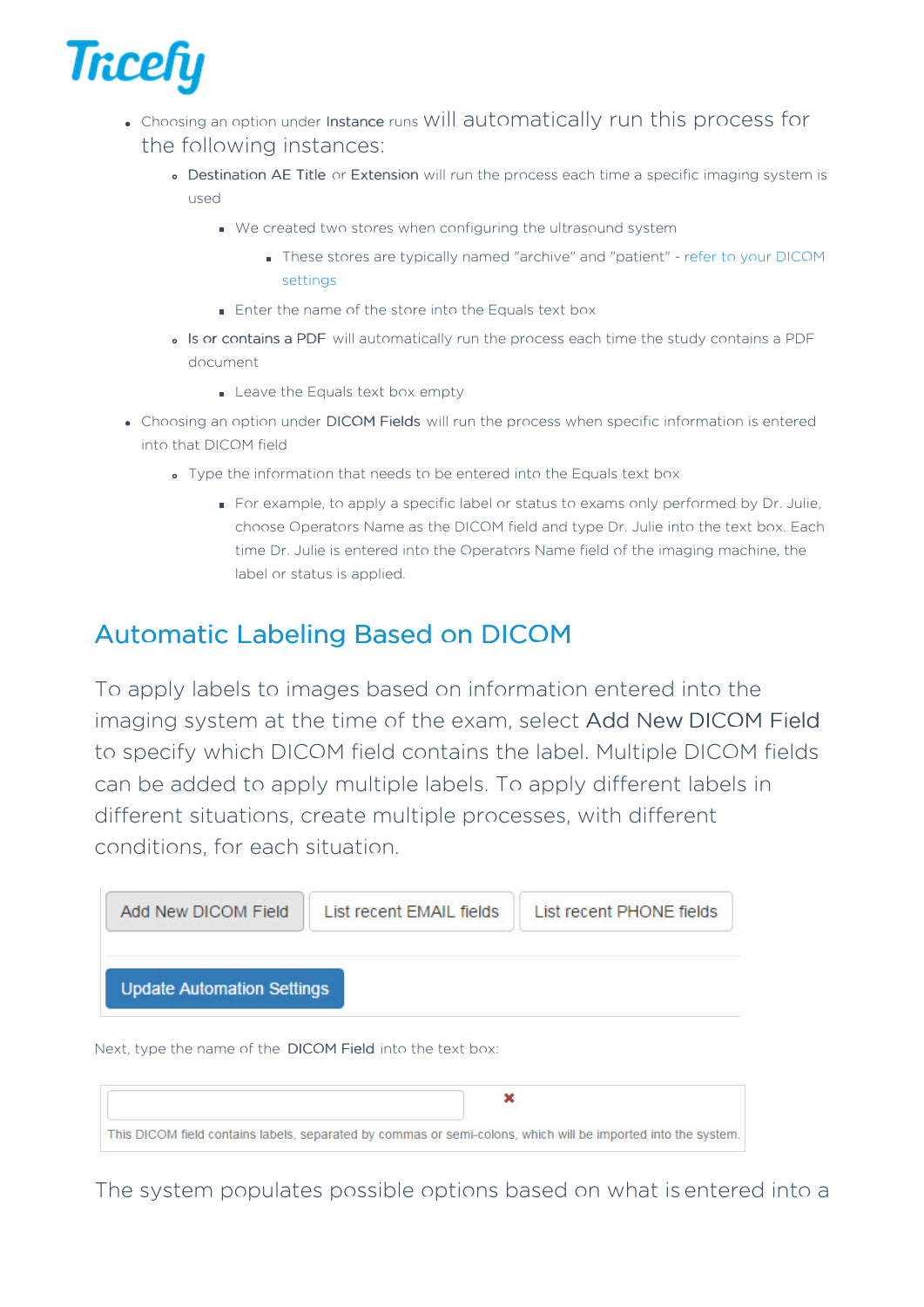

drop-down menu. Select the appropriate option from the drop-down menu. In the example below, all study images will be labeled using the patient's Name, as entered into the Patient Name field of the imaging machine:

| Look in DICOM field for recipients |  |
|------------------------------------|--|
| PatientName                        |  |
| PatientName                        |  |
|                                    |  |

If no DICOM fields are specified, the system scans all DICOM fields.

After adding fields, select Update Automation Settings to save the content on this screen and return to the Automation Setup page. This process is now listed under Saved Automations, where it can be edited, deleted, or disabled.

## Automatic Custom Labeling

To apply customized labels to studies, enter the label. This label will automatically be applied to the

condition(s) specified above.

| Label                                |  |
|--------------------------------------|--|
| The label to applied to the instance |  |
| <b>Update Automation Settings</b>    |  |

Select Update Automation Settings to save the content on this screen and return to the Automation Setup page. This process is now listed under Saved Automations, where it can be edited, deleted, or disabled.

## Automatic Status

To apply a specific status to certain studies, select the status from the Status drop-down menu:

| <b>Status</b>                               |  |
|---------------------------------------------|--|
| unread                                      |  |
| The status that the study should be set to. |  |
| <b>Update Automation Settings</b>           |  |